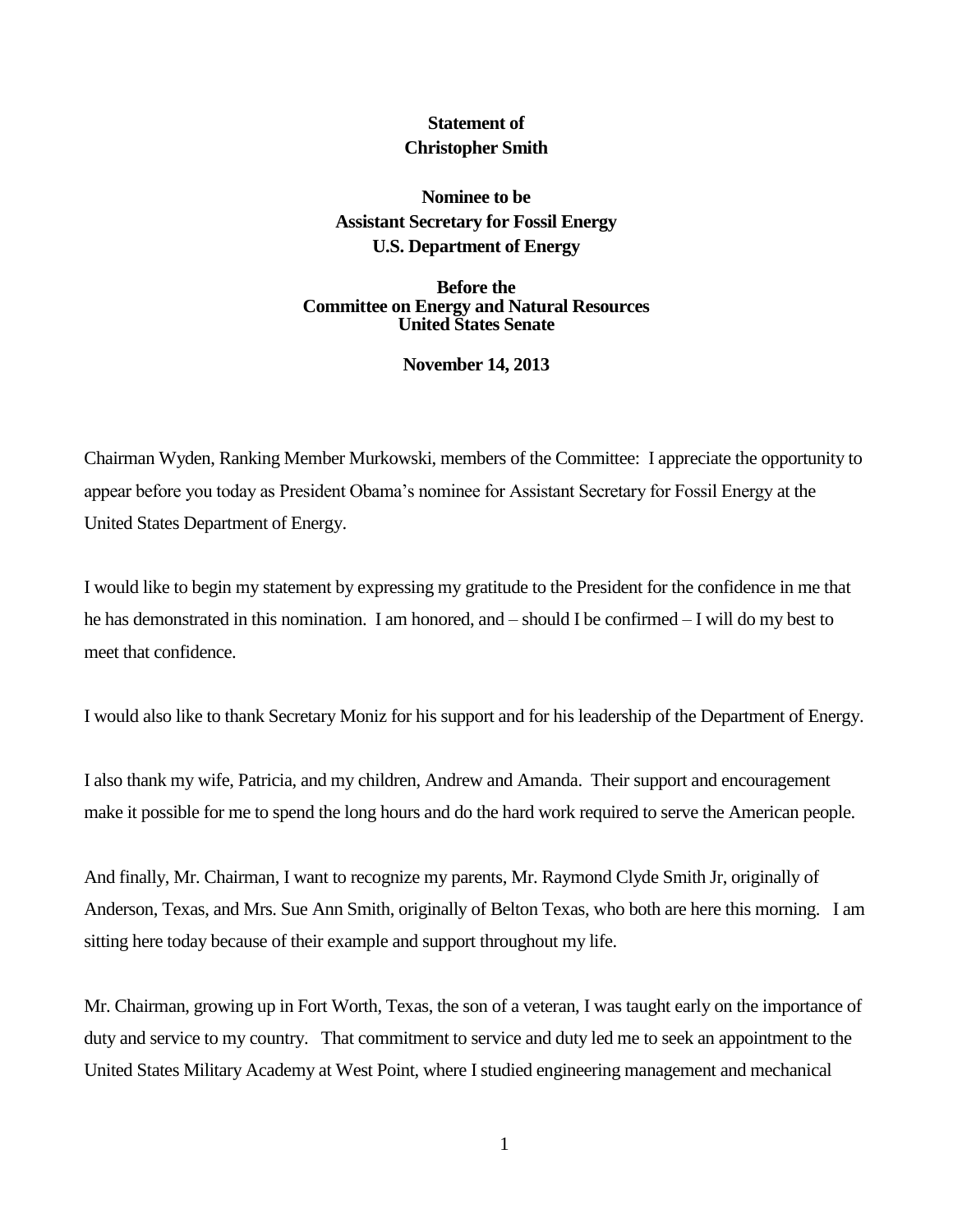engineering. Upon graduating from West Point, I had the privilege of serving as an Army combat engineer in the  $2<sup>nd</sup>$  Infantry Division and the  $25<sup>th</sup>$  Infantry Division.

I began my post-military career in finance, holding positions with Citibank and J.P. Morgan in New York City and London. Working in England afforded me the opportunity to study at Cambridge University, where I received a Master of Business Administration degree. Subsequently, I accepted a position with Texaco (which was later acquired by Chevron), where I was engaged in business development and natural gas marketing. During this time, I worked for three years in Latin America, where I initiated negotiations on the first-ever gas pipeline between Colombia and Venezuela.

In 2009, after 11 years in the oil and gas industry, I was asked to serve as Deputy Assistant Secretary for Oil and Natural Gas in the Department of Energy's Office of Fossil Energy. In this position, I was responsible for administering domestic and international oil and gas programs, including research and development, policy analysis, and liquefied natural gas import and export licensing.

This has been an eventful period with respect to domestic oil and gas development. In 2010, when the Deepwater Horizon oil spill occurred off the coast of Louisiana in the Gulf of Mexico, I was appointed as the Designated Federal Official for the commission that President Obama established to investigate the root causes of the spill. In addition, I led the multi-agency effort to coordinate research on the sustainable development of shale gas and tight oil resources.

In February of this year, I was named Principal Deputy Assistant Secretary for Fossil Energy. Since then, I have also served as acting Assistant Secretary, managing the Office of Fossil Energy's programs and day-today operations.

Mr. Chairman, we live in an exciting time. The development of our nation's energy resources is reaping benefits that were not imagined a few short years ago. We have before us an opportunity to invest, to innovate, to create jobs and support energy security, all the while addressing climate change by reducing greenhouse gas emissions. Accomplishing this will require us to harness all of our sources of domestic energy. The Office of Fossil Energy has played – and will continue to play – an important role in meeting that challenge.